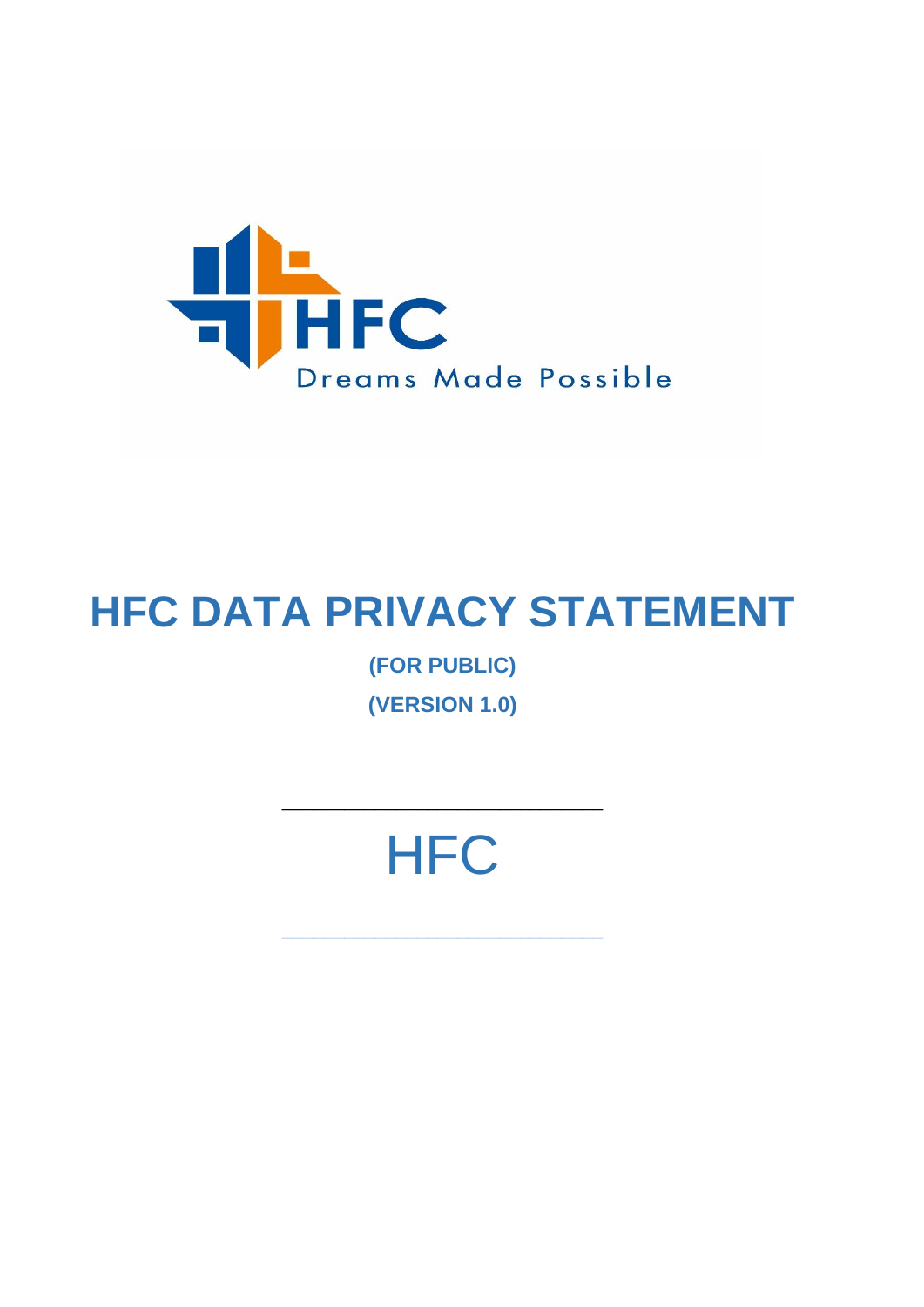

## **Disclaimer**

On our website or portals, we may provide hyperlinks to other websites or third parties. When you visit these websites as redirected from our websites or portals, you shall be subject to the third party's terms and conditions and privacy policies and we do not in any way guarantee nor will we be held responsible for the privacy of your personal data while accessing those third-party websites.

## **Our Rights**

HFC reserves the right to update, modify or amend this policy statement at any time and an updated copy can be obtained from the official group website.

#### **Copyright © 2021 HFC. All Rights Reserved**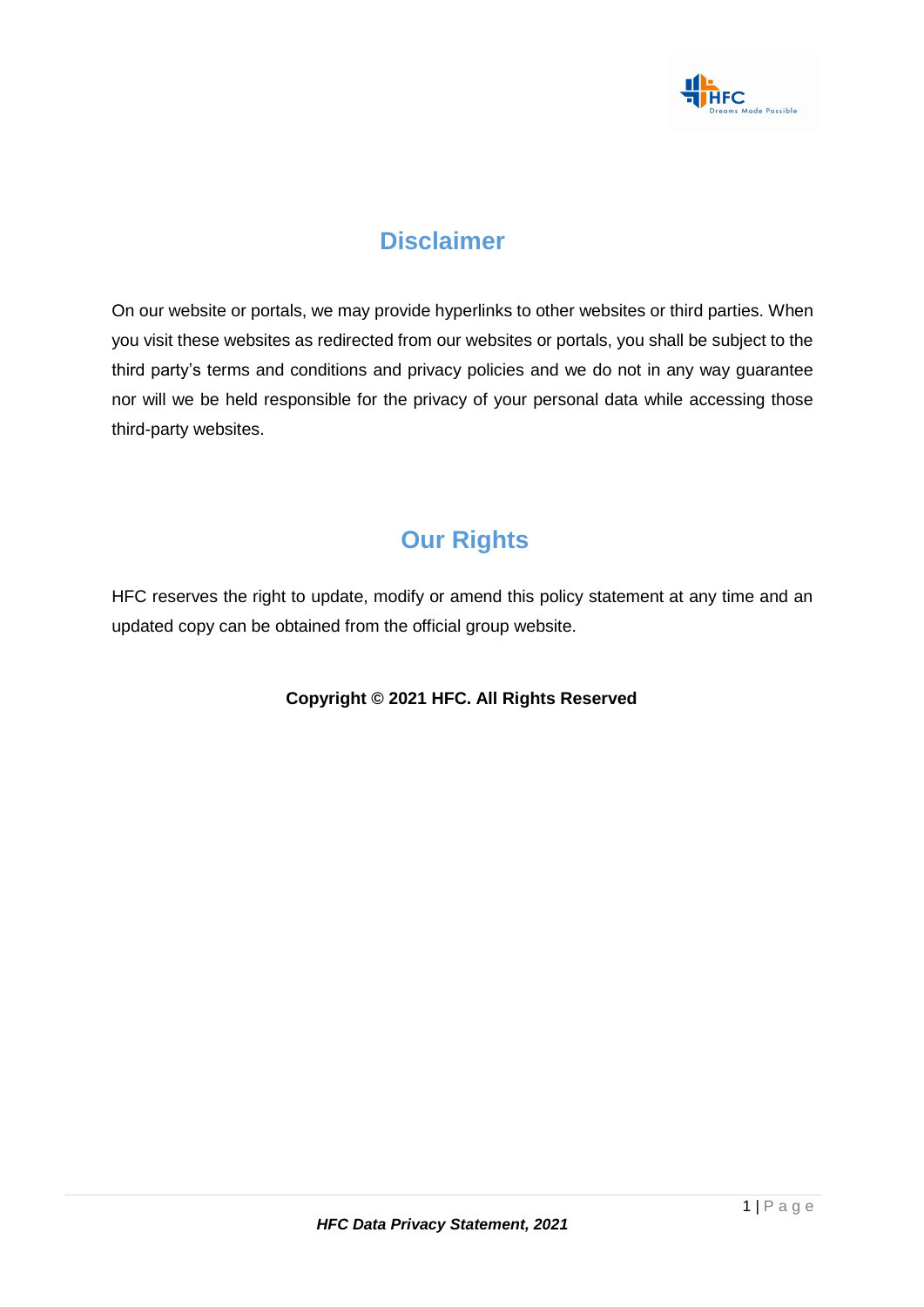

### **Table of Contents**

| 1.              |  |  |  |
|-----------------|--|--|--|
| 2.              |  |  |  |
| 3.              |  |  |  |
| 4.              |  |  |  |
| 5.              |  |  |  |
| 6.              |  |  |  |
| 7.              |  |  |  |
| 8.              |  |  |  |
| 9.              |  |  |  |
| 10.             |  |  |  |
| 11.             |  |  |  |
| 12 <sub>1</sub> |  |  |  |
| 13.             |  |  |  |
| 14.             |  |  |  |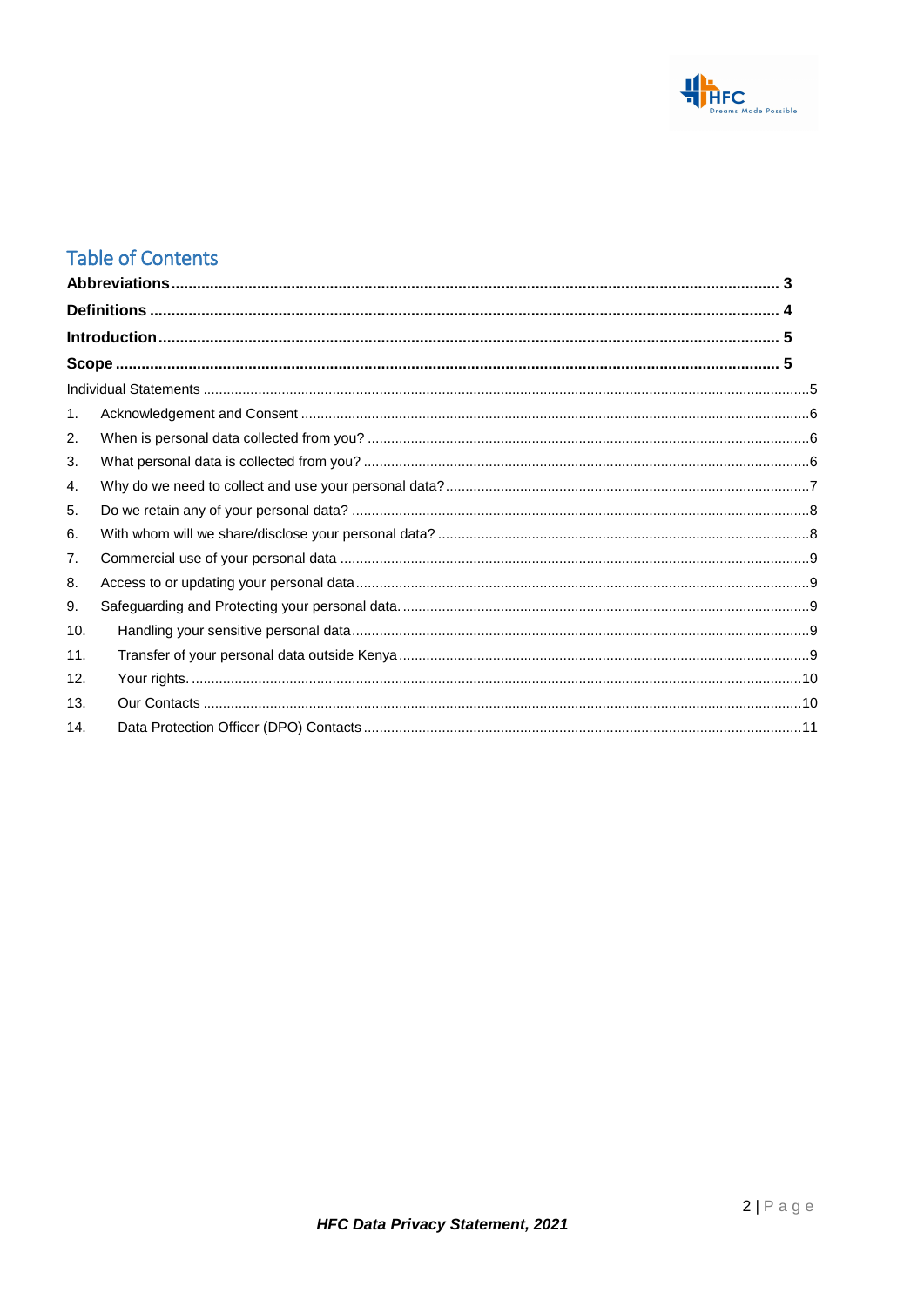

## <span id="page-3-0"></span>**Abbreviations**

**CCTV -** Closed Circuit Television **DCI -** Directorate of Criminal Investigations **NSSF -** National Social Security Fund **NHIF -** National Hospital Insurance Fund **KRA -** Kenya Revenue Authority **PIN -** Personal Identification Number **ID -** Identity **CBK -** Central Bank of Kenya **HELB -** Higher Education Loans Board **CDD** - Customer Due Diligence **ECDD** - Enhanced Customer Due Diligence **KYC** - Know Your Customer **AML** - Anti Money Laundering **CFT** - Counter Terrorist Financing **IPRS** - Integrated Population Registration System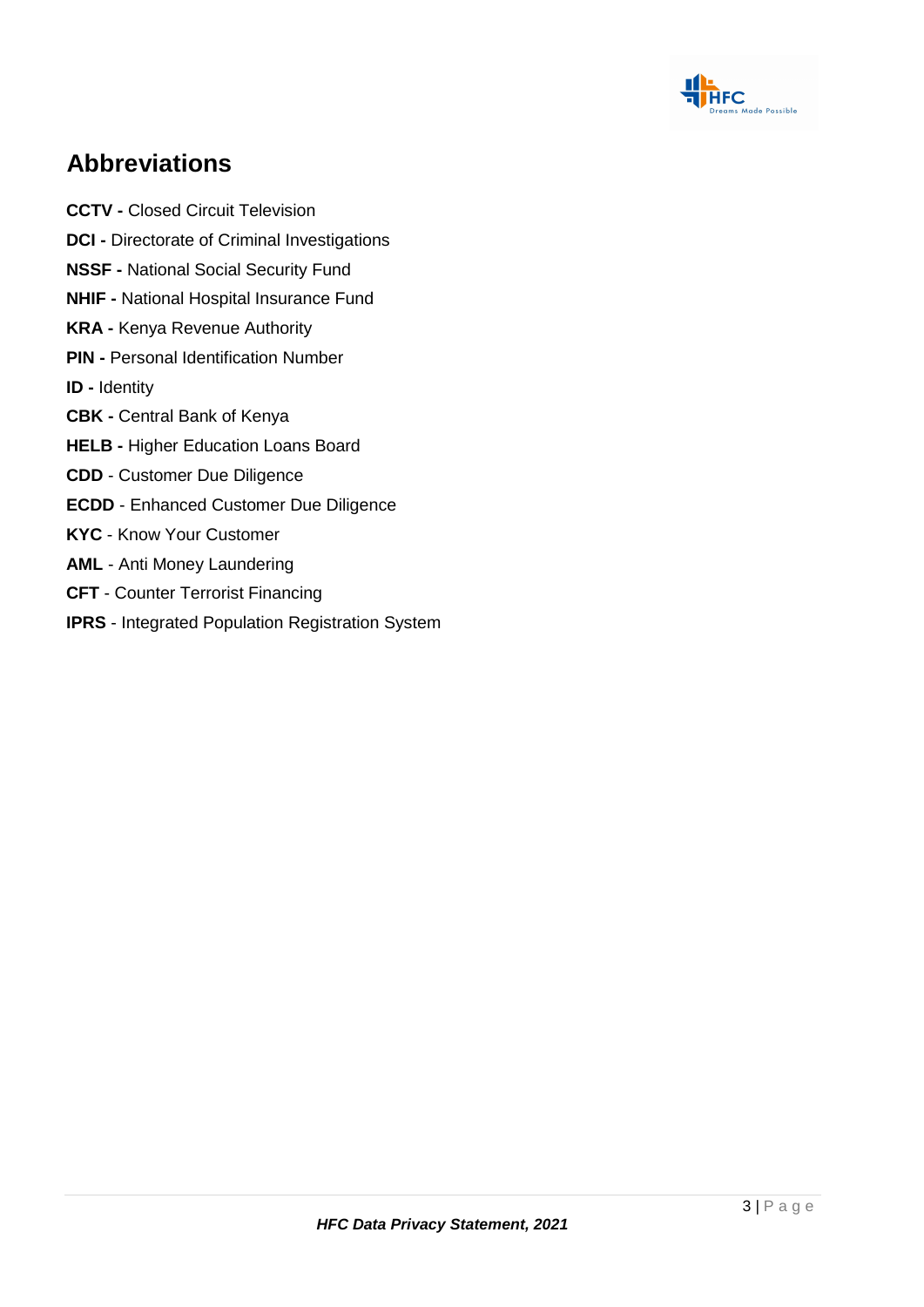

## <span id="page-4-0"></span>**Definitions**

**Personal data, Sensitive personal data, identifiable natural person** – as given meaning in the Kenya Data Protection Act, 2019.

**Processing** – as given meaning in the Kenya Data Protection Act, 2019.

**Customer(s), "You", "Your"**– this may mean, as the situation may apply:

- i. the person who enquires about, purchases, subscribes to, enrolls onto, or consumes any of our products and/or services or accesses our website or other HFC portals.
- ii. any visitor including contractors/service providers or any third party who gains access to any HFC premises.

**"Organization", "Us", "We", "Our"** – HFC, including the Bank and its branches and all its subsidiaries as listed on the official group website.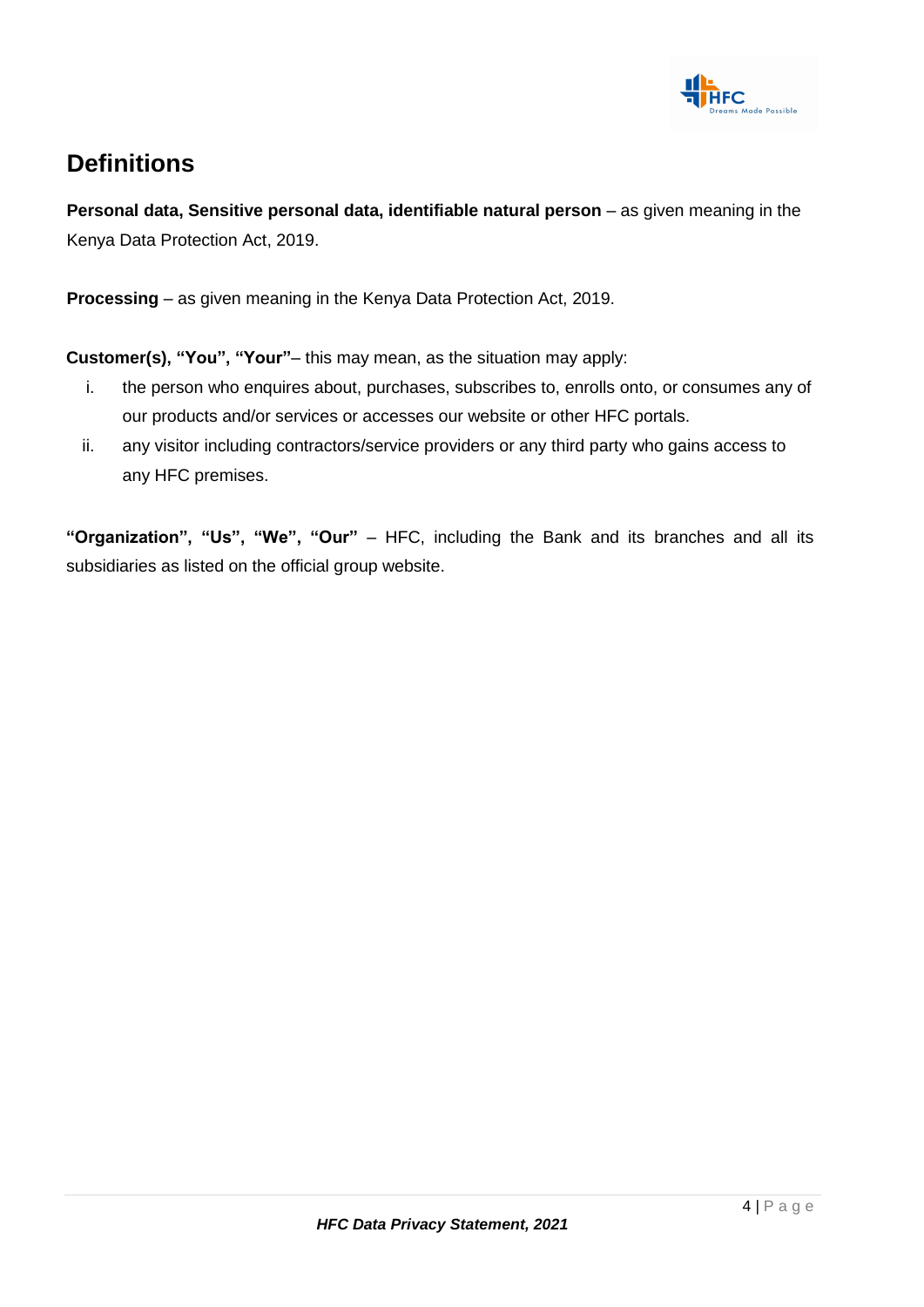

## <span id="page-5-0"></span>**Introduction**

HFC operates in a complex, data-oriented environment that requires use of personal data to fulfil its core mandate in serving various stakeholders. This policy is our statement of commitment to handle your personal data with the privacy it requires and in accordance to the provisions of various laws and regulations.

The below statements outline our key touch points with you highlighting how we shall be handling your personal data throughout its lifecycle right from acquisition to erasure. The statements also spell out your rights and also indicates the controls the organization has established to safeguard your data.

## <span id="page-5-1"></span>**Scope**

This Data Privacy statement applies to all our customers where the term customer is given meaning above.

#### <span id="page-5-2"></span>**Individual Statements**

- 1. Acknowledgement and consent.
- 2. When is personal data collected from you?
- 3. What personal data is collected from you?
- 4. Why do we need to collect and use your personal data?
- 5. Do we retain any of your personal data?
- 6. With whom will we share/disclose your personal data?
- 7. Transfer of your information.
- 8. Direct marketing.
- 9. Access to or updating your personal data.
- 10. Safeguarding and protecting your personal data.
- 11. Handling your sensitive personal data.
- 12. Your rights.
- 13. Our Contacts.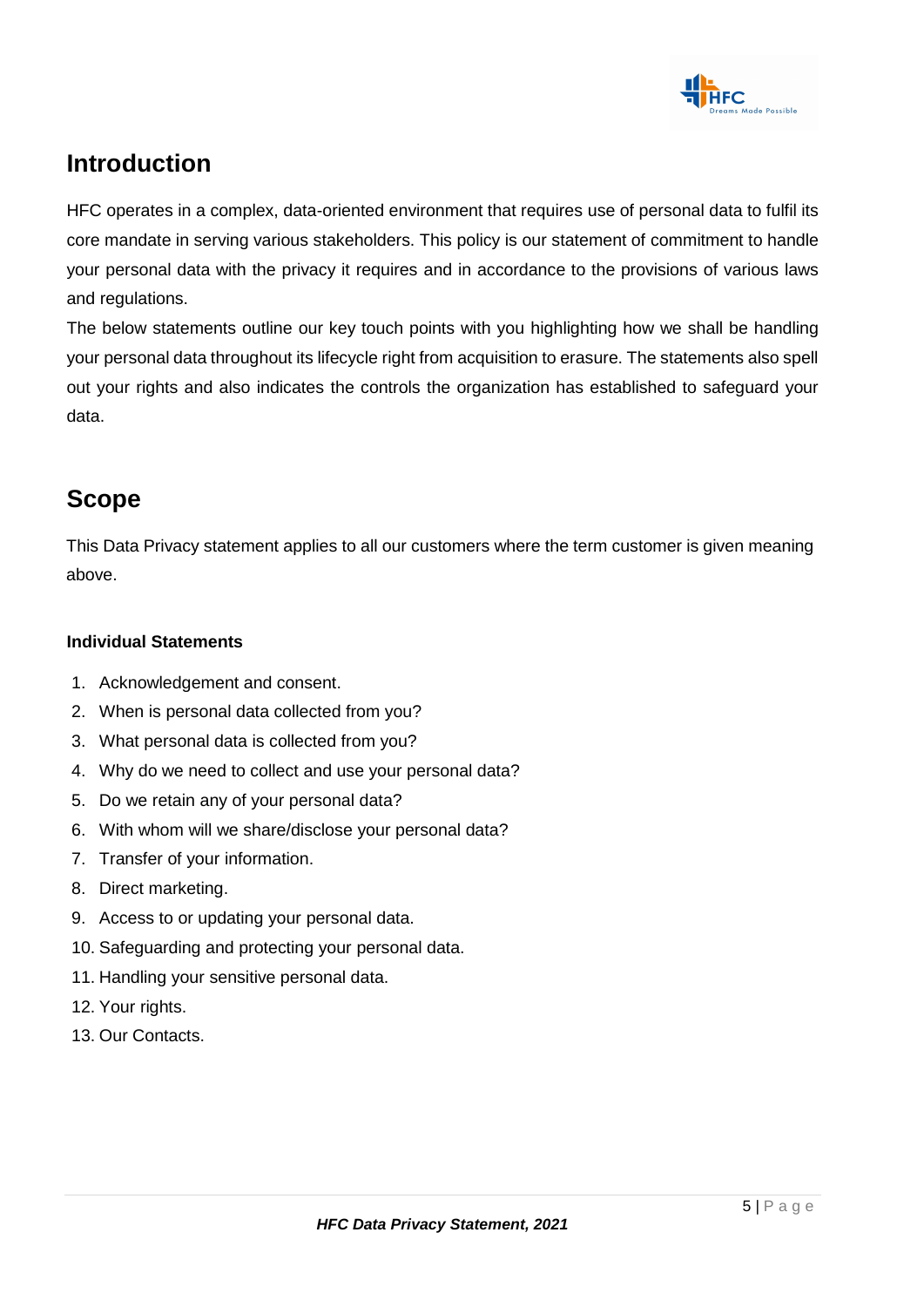

#### <span id="page-6-0"></span>**1. Acknowledgement and Consent**

By choosing to interact with us in any of the ways outlined in section 2, you will be doing so with the full knowledge and consent that we will collect and process your personal data.

By consenting, you allow us to collect, process, store, disclose, transfer your data as guided in the provisions of the Data protection laws.

By withholding or withdrawing your consent, HFC shall terminate any agreement with you and reject any further applications.

Please note that withholding or withdrawing your consent shall not apply to any processing done on your personal data prior to you exercising this right.

#### <span id="page-6-1"></span>**2. When is personal data collected from you?**

We will collect your personal information when you: (This list is not exhaustive):

- a) Enquire about, subscribe to, enroll onto or take up any of our products or services.
- b) Visit our offices including the head office or any of our branches or subsidiary offices.
- c) Visit our website or any of our online portals.
- d) Call our contact center, treasury or any official bank numbers.
- e) Utilize any of our bank provided WIFI connections.
- f) Report an incident or lodge a complaint through any of our specified channels.

#### <span id="page-6-2"></span>**3. What personal data is collected from you?**

Whenever you interact with us, we will collect the following information from you. (please note that this list is not exhaustive):

- a. Information relating to enquiring about, acquiring or procuring, subscribing or onboarding/enrolling onto any of our HFC products or services or channels. Such information includes: your full names, identification document type(s) and number(s), phone number, email address, location, postal address, date of birth, age, gender, photograph, signature, marital status, PIN number, occupation, nationality, etc.
- b. Information that enables us to contact you and/or positively identify you in relation to enquiries made by you through our channels or portals and/or offer support for products or services that you have acquired/procured from us including: account number(s), account name(s), transaction history, phone number, etc.
- c. Information that will enable us conduct CDD/ECDD/KYC/AML/CFT validation checks as required of us by the regulators. Such information will include: your identification number,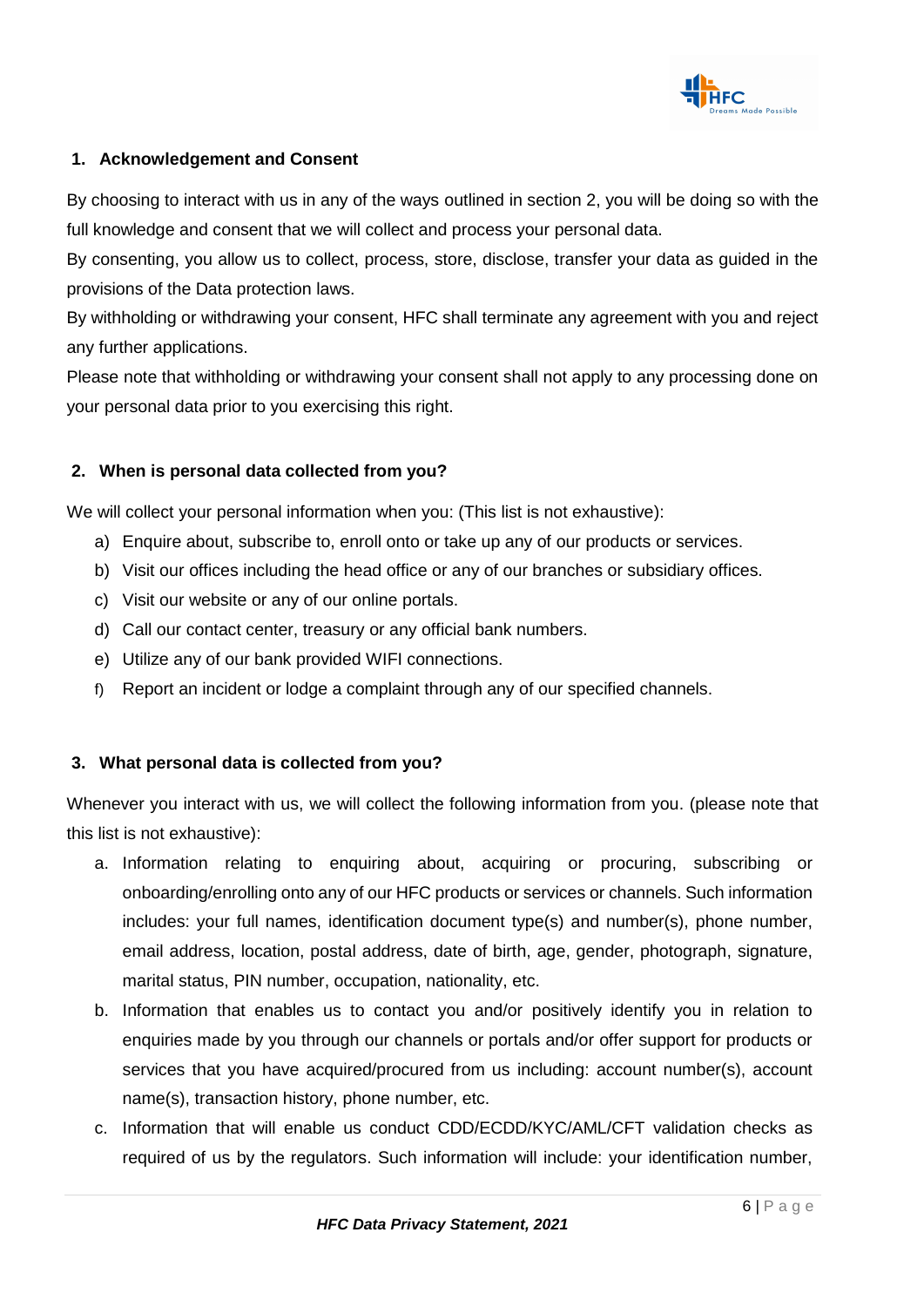

KRA details for individuals or corporates as case may be, company details and relevant incorporation documents, etc.

- d. Surveillance recordings captured by our Closed Circuity TV (CCTV) that have been installed in strategic places in any of the HFC premises to improve the security posture of the facilities.
- e. Information for safety and security purposes when you visit our premises which is recorded in an access register at the building entrance including your name, phone number(s), identification type and number, company or institution details.
- f. When you visit our website, Internet Banking, Mobile Banking or any of our other portals, we will collect information such as your device address, location, browsing preferences.
- g. Voice recordings whenever you call our contact center, treasury or any other official numbers.
- h. When you use Bank provided WIFI, we will collect your device address, traffic information including sites visited, duration and date for the traffic.
- i. When you report an incident relating to any of your products or lodge a complaint with us we may collect information relating to such reports including your full names, identification document type(s) and number(s) phone number, email address, location, postal address.

#### <span id="page-7-0"></span>**4. Why do we need to collect and use your personal data?**

The Data Protection Law provides the lawful basis for which we may collect and process your information including consent provided by you to collect and process the information, to aid in the performance of a product or service contract we have with you, to comply to a legal or regulatory obligation or requirement, for public and data subject interests and for various legitimate business interests of HFC.

We will use and process the information collected from you for various purposes including: (please note that this list is not exhaustive):

- a. For positive identification purposes including:
	- i. When you contact us with inquiries or service requests regarding any of the products or services we offer you.
	- ii. For cross-refencing with various government databases e.g. IPRS, KRA etc.
- b. For communication purposes including:
	- i. Contacting you about products or services that we are offering you or that you have enquired about.
	- ii. Promotional messages for existing, new or updated products or service offerings.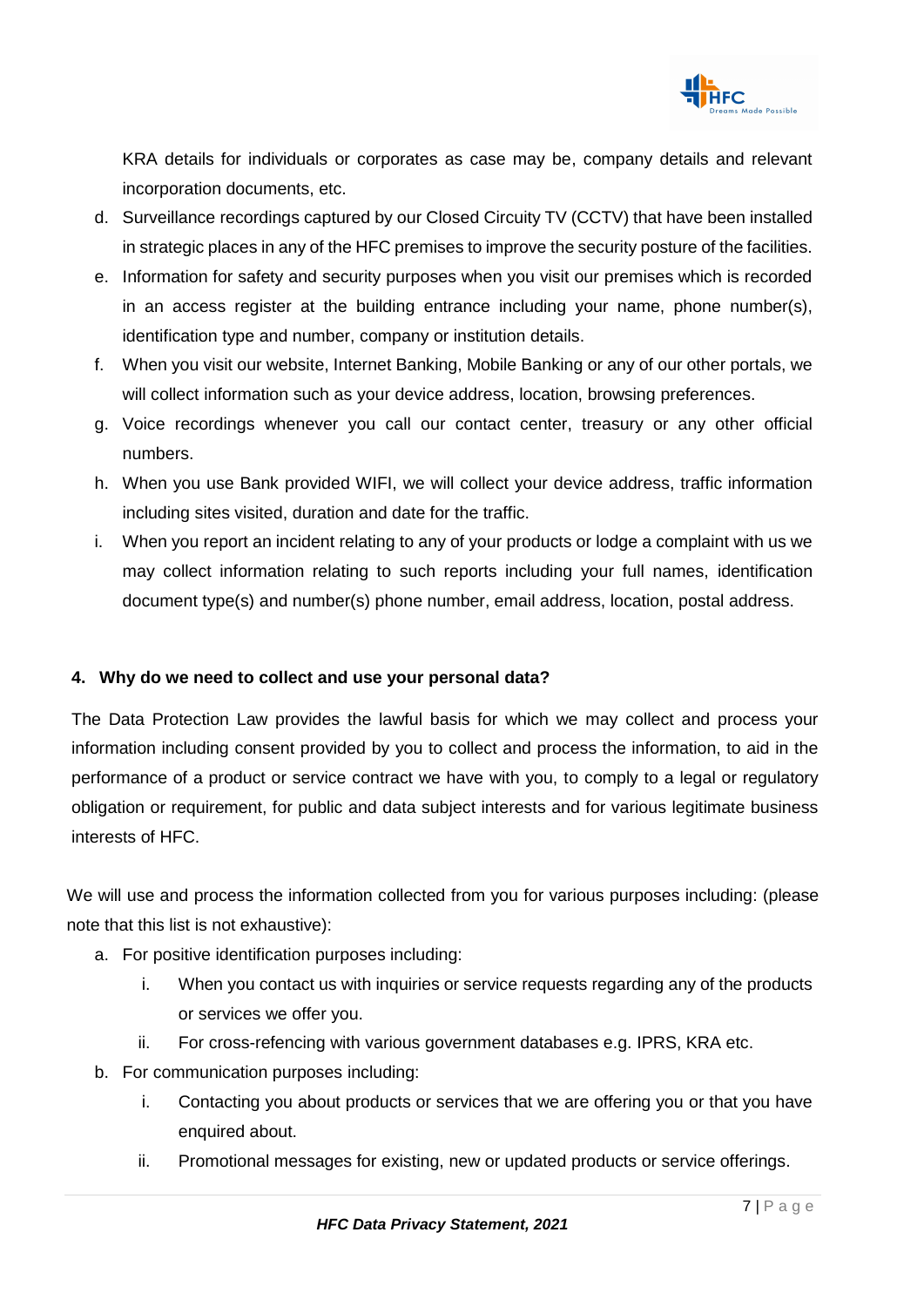

- iii. Technology systems, premises accessibility and/or account transaction updates.
- iv. Any other general information.
- c. Satisfying our contractual obligations to you when providing the products and/or services you have procured from us.
- d. Building a dependable customer profile and provision of customized services by:
	- i. Conducting credit checks and credit scoring with various credit reference bureaus.
	- ii. Conducting CDD/ECDD/AML/CTF checks with various internal and government databases and various sanction lists.
	- iii. Establishing customer/company legitimacy/validity.
- e. Aiding in investigations in the event of reported incidents or frauds.
- f. Complying with any legal, governmental or regulatory requirement or for use by our lawyers in connection with any legal proceedings e.g. responding to court orders.

#### <span id="page-8-0"></span>**5. Do we retain any of your personal data?**

HFC shall not retain your data any longer than as shall be determined by the purpose for which the data was collected and whether that purpose has been fulfilled unless as circumstances may dictate including:

- Applicable legal and regulatory requirements,
- Consent provided by you,
- For legitimate lawful purposes or
- For historical and reporting purposes.

#### <span id="page-8-1"></span>**6. With whom will we share/disclose your personal data?**

We will not share or disclose any of your information except in accordance with applicable laws and regulations.

HFC may share or disclose your information to:

- a. Our debt recovery agencies for purposes of debt recovery.
- b. Legal, regulatory or any other statutory authorities for purposes of complying to or responding to a demand by the said authorities.
- c. Credit reference agencies/bureaus.
- d. Various government databases in order to comply with applicable regulatory requirements. e.g. IPRS
- e. Our subsidiaries, partners for purposes of fulfilling our obligations to you.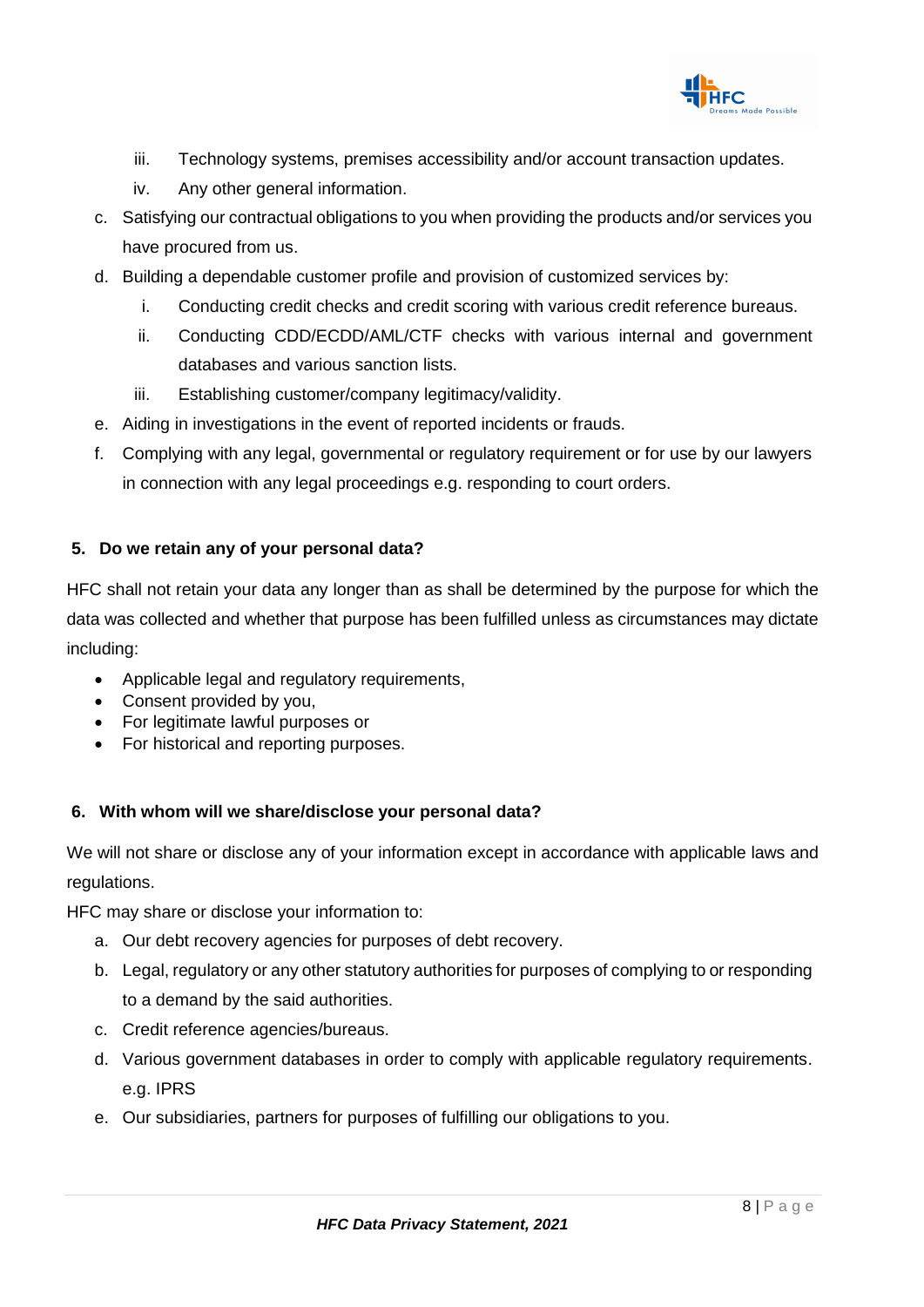

#### <span id="page-9-0"></span>**7. Commercial use of your personal data**

We will continually introduce new products or services, upgrade existing ones and introduce new ways of serving you. In this regard, we may need to communicate such developments with you. HFC will however seek your consent to opt-in to receive such updates via our various communication channels.

To opt-out of these communications, you may:

- Call to place your OPT-OUT request on the phone numbers provided under Our Contacts section.
- Write an email to [customer.service@hfgroup.co.ke](mailto:customer.service@hfgroup.co.ke) or [mybank@hfgroup.co.ke](mailto:mybank@hfgroup.co.ke)
- Use the opt-out options in our various channels.

#### <span id="page-9-1"></span>**8. Access to or updating your personal data**

Access to personal data shall be provided upon visit or formal request to the bank and requisite data update/modification forms provided to capture any personal data update requests. Modification of this data shall be done by the bank according to the established internal processes that aim to give assurance on integrity and accuracy of personal data.

#### <span id="page-9-2"></span>**9. Safeguarding and Protecting your personal data.**

HFC has put in place various operational and technical controls to safeguard your data from unauthorized access or modification. We are also continually enhancing our controls in line with the ever-evolving threat landscape.

#### <span id="page-9-3"></span>**10. Handling your sensitive personal data**

HFC shall not collect or process your sensitive personal data except as necessary to carry out the activities prescribed in section 4 above.

#### <span id="page-9-4"></span>**11. Transfer of your personal data outside Kenya**

HFC may from time to time transfer your personal data outside Kenya as circumstances may allow in fulfilment of its obligations. This shall be done with the requisite and appropriate approvals and safeguards on the data.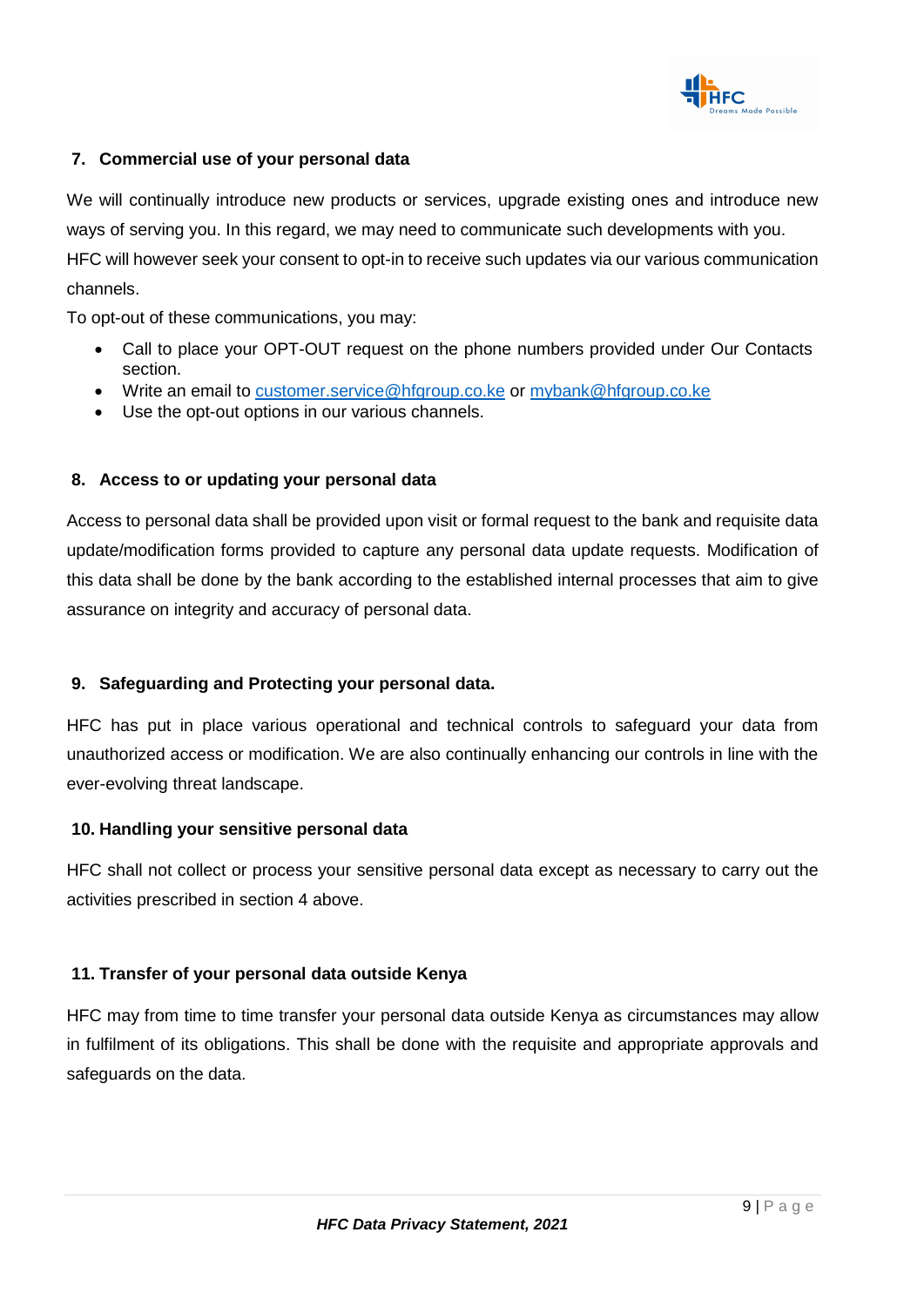

#### <span id="page-10-0"></span>**12. Your rights.**

Your rights as spelt out in the data protection laws include the below. Please note that these are subject to legal, regulatory and contractual exceptions and we reserve a right to override exercise of your rights where there is a legitimate reason, legal or regulatory requirement to do so as may be applicable.

- a. Right to be informed of the use to which your personal data is to be put.
- b. Right to access your personal data.
- c. Right to object to the processing of all or part of your personal data.
- d. Right to correction of false or misleading data about you.
- e. Right to deletion of false or misleading data about you.
- f. Right to erase your personal data that we are no longer authorized to retain, irrelevant, excessive or obtained unlawfully.
- g. Right to be informed that we are collecting personal data about you.
- h. Right to withdraw your consent to processing of your personal data.
- i. Right to request restricted processing of your personal data.
- j. Right to request transfer of your personal data.
- k. Right to not be subject to a decision based on automated processing; subject to such automated processing producing legal effects that affect you.
- l. Right to decline use of your personal data for commercial purposes.
- m. Right to be informed about a breach to your personal data unless your identity cannot be established in that breach.
- n. Right to lodge a complaint with the office of the Data Commissioner if you feel aggrieved by a decision made by HFC using the prescribed mechanisms in the protection laws.

#### <span id="page-10-1"></span>**13. Our Contacts**

Our contact details are:

HFC

Rehani House, Kenyatta Avenue / Koinange Street P.O. Box 30088-00100, Nairobi Telephone: 0709 438 000 & 0709 438 888 Website:<https://www.hfgroup.co.ke/>